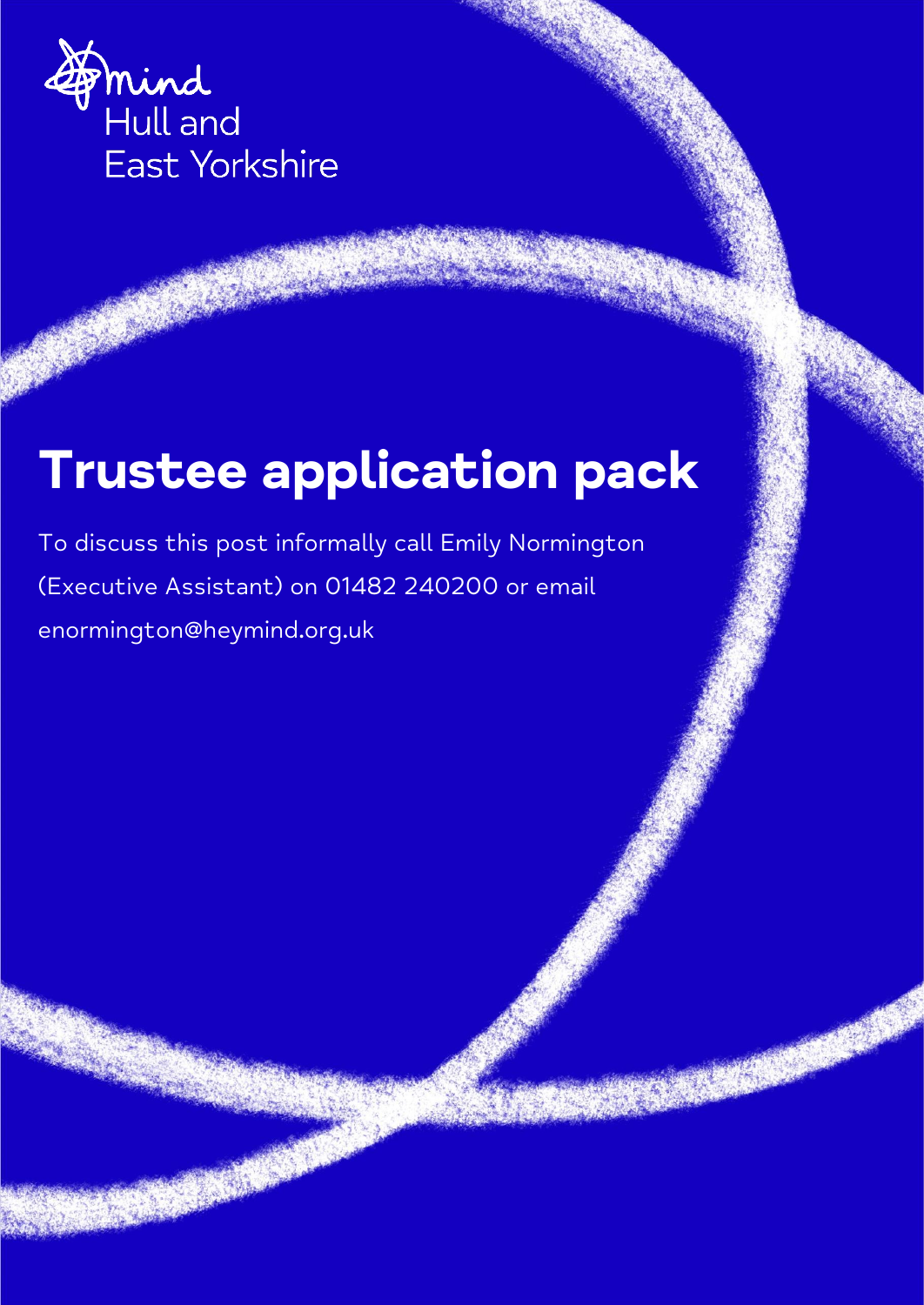# **Trustee recruitment pack**

Trustees are our most senior leaders. They set our strategic direction, make sure we're using our resources effectively and ensure we're having the greatest possible impact on our community. Trustees are expected to undertake duties in a manner that reflects Hull and East Yorkshire Mind's values and ethos. We're looking for dedicated, empathetic and ambitious candidates to help make our mission a reality and lead us closer towards our ultimate ambition: **a society where everyone experiencing a mental health problem gets both support and respect.**

Diversity is critical for a board to be effective; enabling varied discussions, active debate and decision making, so that together we can have the greatest impact. We encourage applications from people with lived experience of mental health problems and from all ethnic, socio-economic, religious, professional and personal backgrounds. Whether you're an experienced trustee or taking your first steps into governance, if you have the commitment, values and skills, we want to hear from you.

# **About us**

#### **We are Hull and East Yorkshire Mind. Your local mental health charity.**

Founded in 1976, Hull and East Yorkshire Mind has been supporting people with mental health problems across Hull and East Yorkshire for over four decades. An independent charity governed by a group of local trustees, Hull and East Yorkshire Mind is affiliated to the Mind network made up of over 130 organisations across England and Wales delivering services, campaigning and giving a voice to people with mental health problems, their families, carers and community.

As a charity and a housing association Hull and East Yorkshire Mind has an ambitious vision for the future in which we will not give up until everybody experiencing a mental health problem gets both support and respect.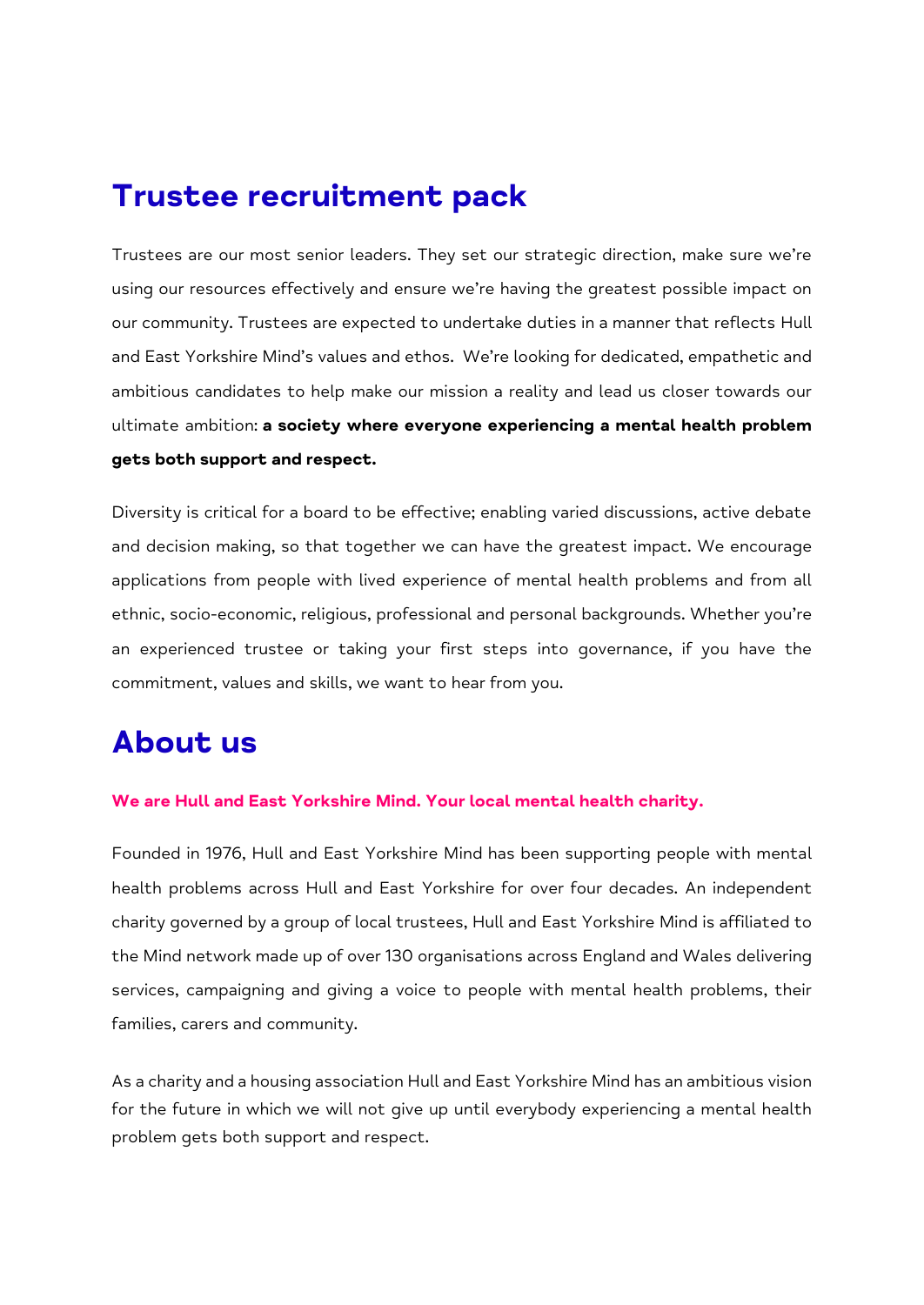Our **VISION** is that we won't give up until everyone experiencing a mental health problem gets both support and respect.

Our **MISSION** is to work with partners to intervene as early as possible, providing advice and support to empower and give hope to anyone experiencing a mental health problem. We campaign locally to improve services and reduce stigma and discrimination.

#### **Our values and beliefs**

#### **We value:**

**Being Human** – connecting meaningfully with one another creating relationships which help people to flourish.

**Mind & Heart** – using our intelligence, stories, skills and life experience to show that we care and to make a difference.

**Being Brave** – even in the face of uncertainty staying positive and boldly developing new things.

**Travelling Together** – side by side with others being kind and through empathy nurturing belonging.

**Strong Foundations** - drawing on our history and learning to build reliable systems that work well without being over engineered.

#### **We believe:**

- Everyone has mental health: there is no place for stigma.
- Everyone deserves the chance of a fulfilling life.
- Lived experience is powerful and can generate hope.
- Spaces where everyone can feel supported and safe, not judged but respected, are vital.
- Everyone brings something valuable to the work.
- We can effect change and will do everything in our power to improve lives.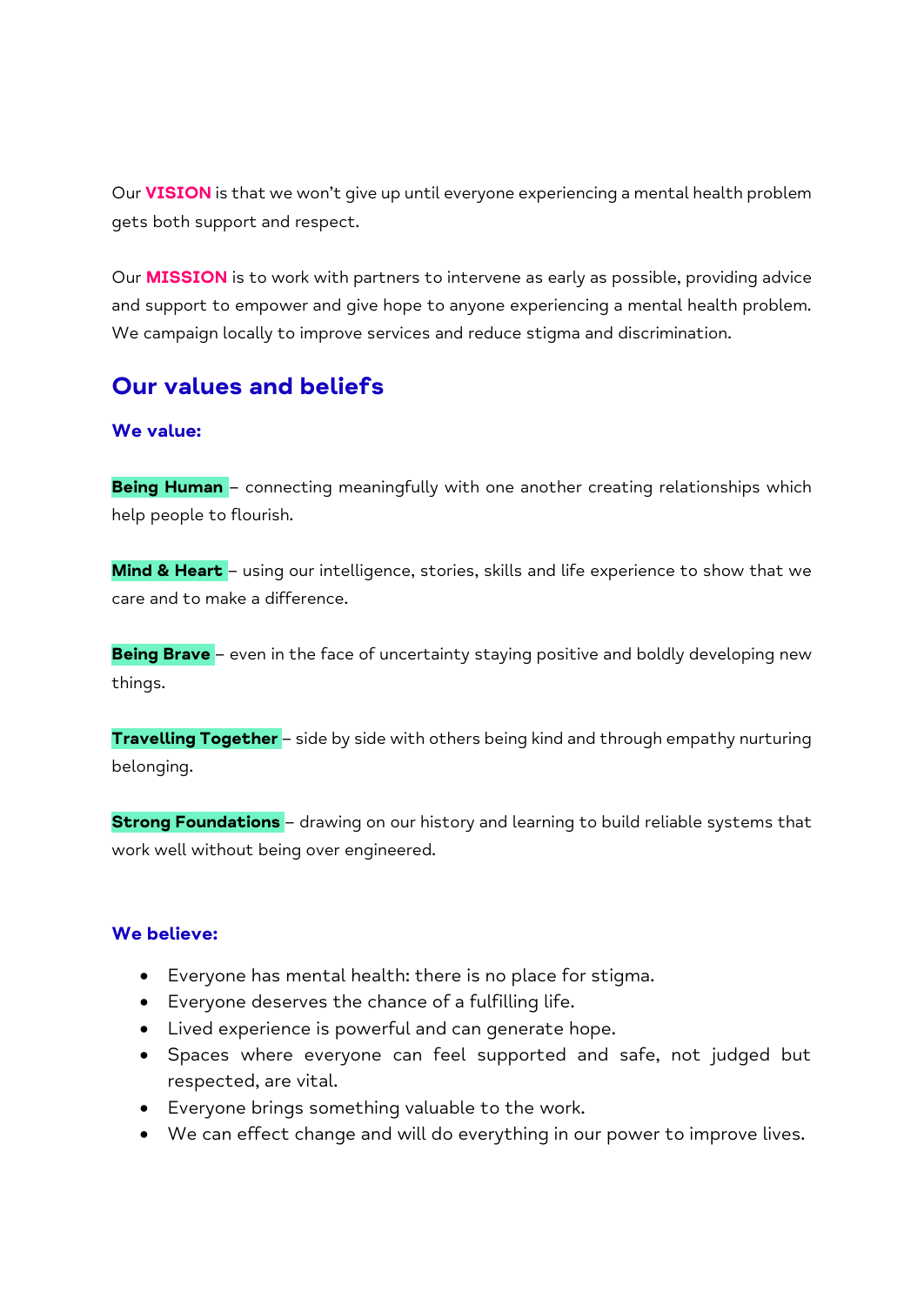### **Our performance**

The last few years have seen significant growth for the organisation. Growing our workforce from 50 to over 160 in just 3 years, and increasing our services by 30% since the start of pandemic, we continue to strive towards a world where no-one has to face a mental health problem alone. All of our services could not be delivered without the wonderful support from our commissioners, funders, fundraisers, corporate partners, volunteers and members of the public.

#### **Our services**

We offer a range of support designed to help individuals to recover and stay well. Working with our local partners, we offer counselling to adults and young people who need our help.

As a housing association with over 30 properties, we provide individuals with a safe environment that aids recovery and promotes independence. This includes a specialist 4 week service that supports individuals leaving hospital to find suitable accommodation that suits their needs.

Throughout the community, we run regular support groups that give individuals the chance to share their experiences with others and learn new skills to improve their mental health.

Other specialist support includes working with Humberside Police in their force control room, working with individuals experiencing poor mental health and drug and alcohol problems, supporting individuals bereaved or affected by suicide as well as offering 24/7 access to information, advice and support.

## About you

The role of trustees in Hull and East Yorkshire Mind is to govern the activities and affairs and oversee the strategic and general management of the charity. Specifically ensuring that Hull and East Yorkshire Mind has a clear purpose and direction, is solvent, well run and delivers its charitable and strategic objectives.

Trustees are expected to undertake duties in a manner that reflects Hull and East Yorkshire Mind's values and ethos. The duties of trustees are as follows: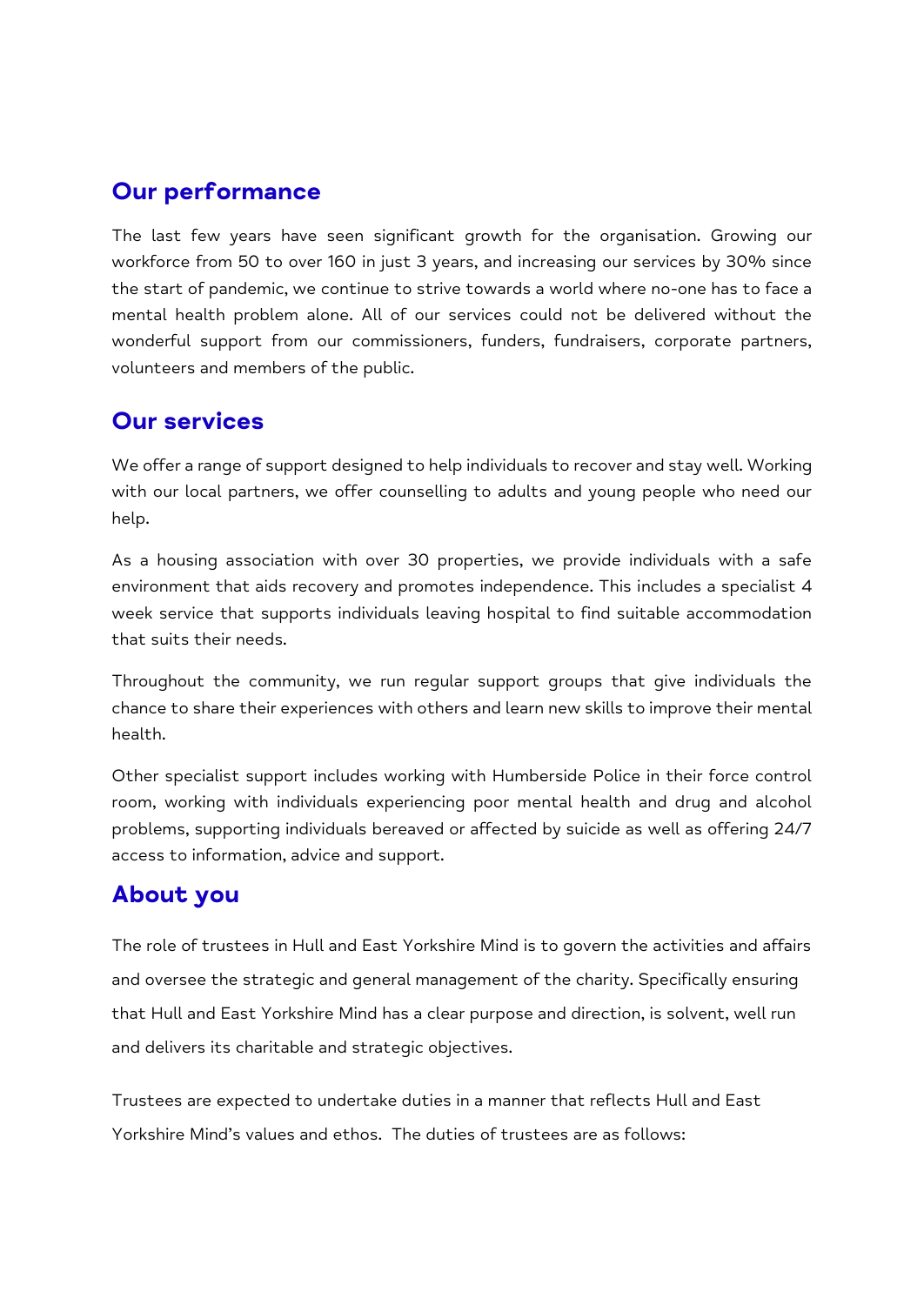- Ensuring that the organisation pursues its stated objects (purposes), as defined in its governing document, by developing and agreeing a long-term strategy.
- Ensuring that the organisation complies with its governing document (memorandum and articles of association), charity law, company law and any other relevant legislation or regulations.
- Exercising a duty of care to ensure that the charity is well run and efficient.
- Ensuring the appropriate use of Hull and East Yorkshire Mind's charitable funds and assets in pursuit of its objects and strategic objectives and overseeing the effective management of the resources and assets of the charity.
- Ensuring the effective and efficient administration of the organisation, including having appropriate policies and procedures in place.
- Ensuring that the organisation defines its goals and evaluates performance against agreed targets.
- Safeguarding the good name and values of the organisation.
- Ensuring the financial stability of the organisation.
- Ensuring a robust risk management process is in place to identify and address any risks impacting, or potentially impacting, the organisation.
- Following proper and formal arrangements for the appointment, supervision, support, appraisal and remuneration of the Chief Executive.
- Ensuring that all delegation by the board is clearly recorded through terms of reference, minutes, and job descriptions and that reporting procedures are in place, recorded and complied with.
- Ensuring that Hull and East Yorkshire Mind has an appropriate governance structure in place (including sub-committees) in relation to its objectives, size and stakeholders to enable trustees to fulfil their responsibilities.
- Assessing the board's own performance annually.
- Ensuring that lived experience involvement and leadership is sustained through all aspects of Hull and East Yorkshire Mind's work and relationships.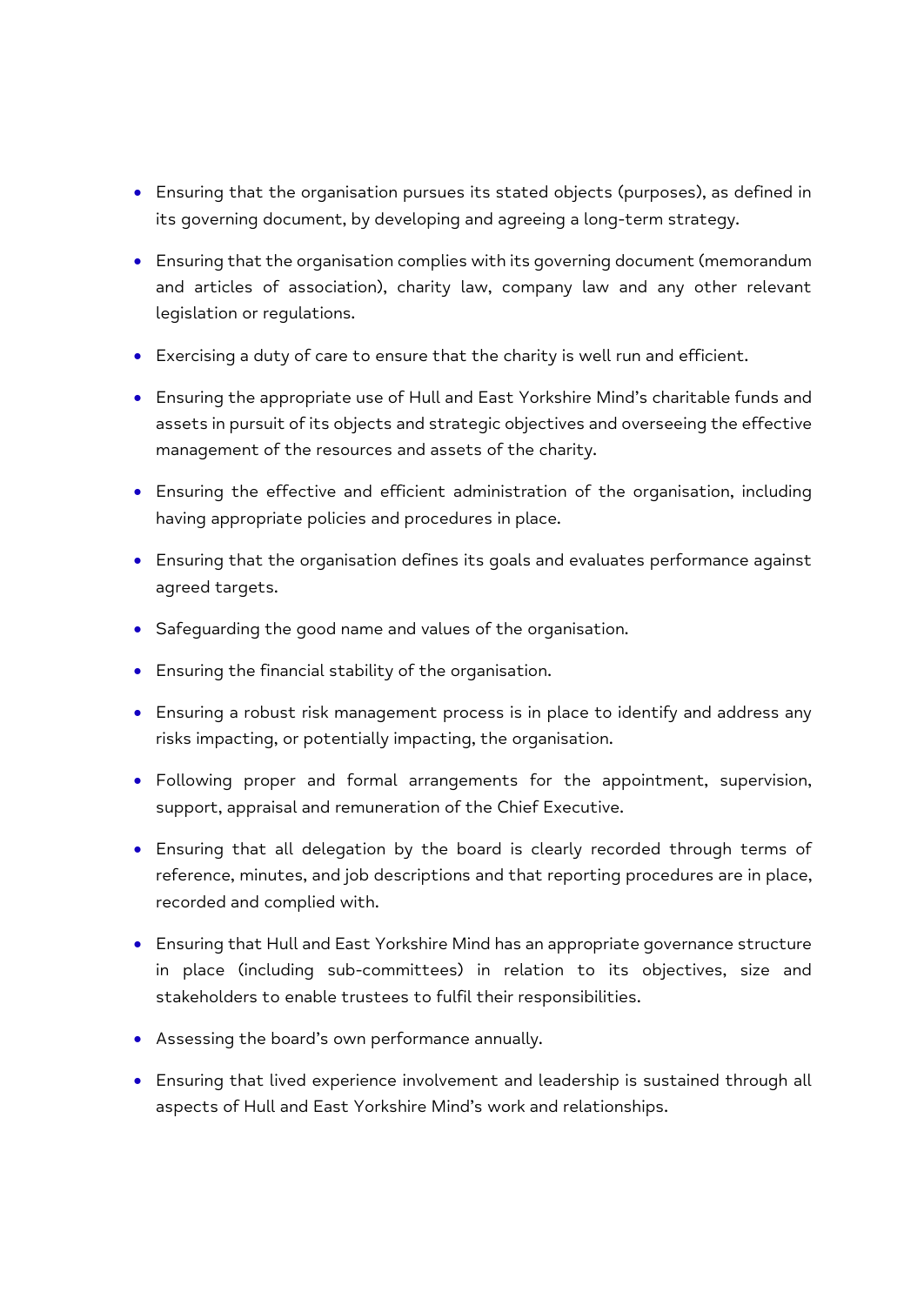Ensuring that Hull and East Yorkshire Mind is accountable to its members, funders and stakeholders.

In addition to the above statutory duties, each trustee should use any specific skills, knowledge or experience they have to help the board of trustees reach sound decisions. This may involve scrutinising board papers, leading discussions, focusing on key issues, and providing advice and guidance on new initiatives or other issues in which the trustee has special expertise.

#### **Expectations**

- To ensure equality of opportunity is promoted and sustained through all aspects of Hull and East Yorkshire Mind's work and relationships.
- To commit to ensuring that stakeholders have a say, and that equalities issues are addressed.
- To represent the board if necessary, on internal disciplinary and complaint panels or other panels, and on external bodies by agreement.
- To be aware of and accept the responsibilities of a charitable trustee and director of a charitable company, to act properly at all times and declare any impediment or interest relevant to the role of trustee.
- To act in good faith with due care and diligence for the best interests of Hull and East Yorkshire Mind and work within Hull and East Yorkshire Mind's vision, mission and values.
- To attend and participate in board meetings, contributing own opinions and ensuring that papers are read in preparation for meetings.
- To undertake training and attend induction.
- To respect confidentiality of matters discussed at board and any other meetings set up by the board.
- To evaluate the performance of the board in relation to the agreed objectives.
- To engage with the wider work of Hull and East Yorkshire Mind.

The trustee role is voluntary with expenses reimbursed. Time commitment will vary but it is expected to require approximately 4-8 hours per month. Six board meetings a year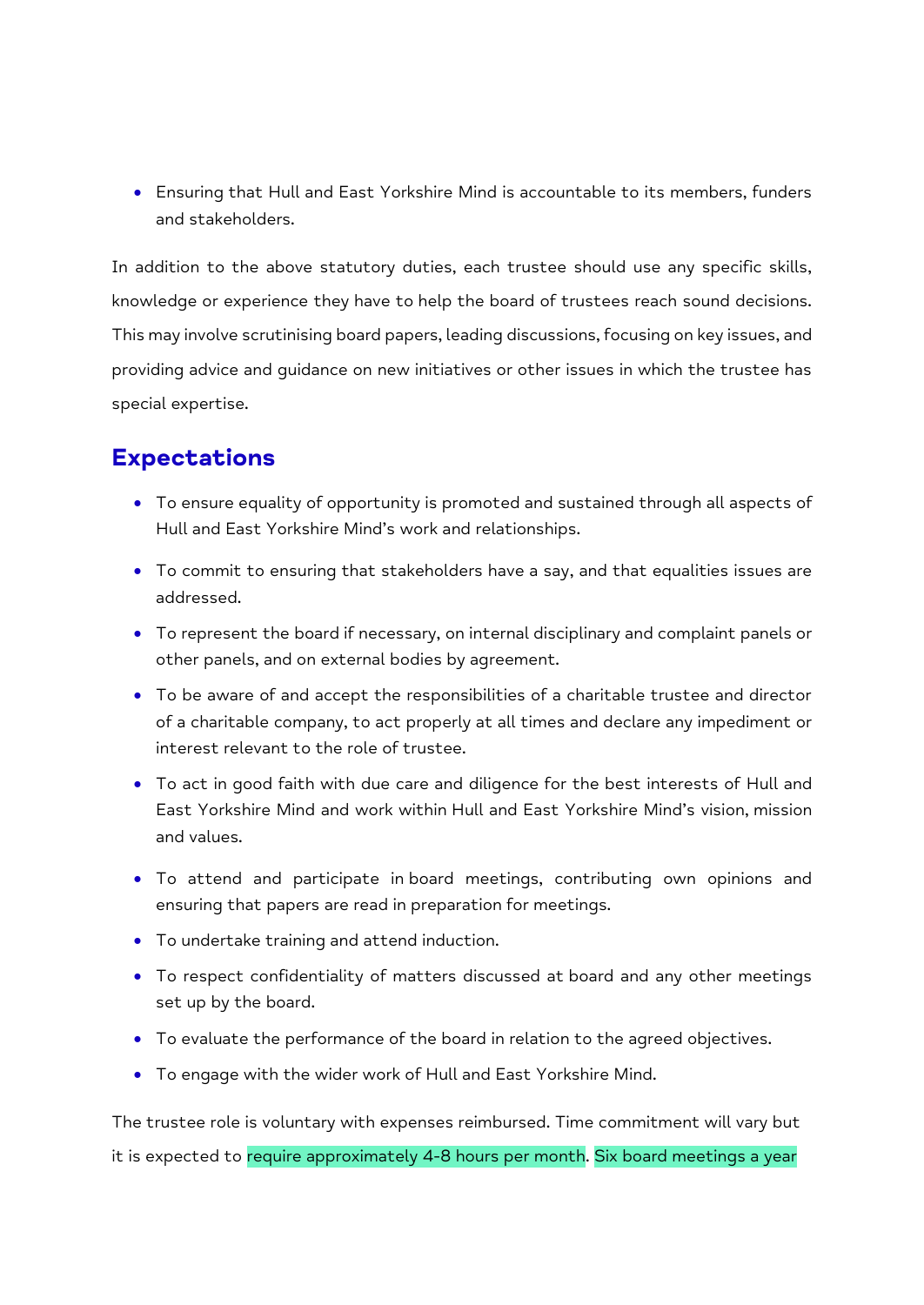take place and four Finance & Risk Committee meetings. Other sub-committee meetings include Governance, HR & Performance Committee and Business Development Committee.

As well as ensuring that our governance is strong and that we are complying with our governing document, there are other opportunities for trustees to participate in, for example, fundraising, service delivery, service design, and improvement.

#### **Person specification**

All trustees need to demonstrate the following competencies to become a member of the board:

- A commitment to Hull and East Yorkshire Mind's vision, mission and values.
- Knowledge and/or interest in mental health issues.
- A willingness to devote the necessary time and effort.
- **•** Strategic vision.
- Good, independent judgement.
- An ability to analyse information and think creatively.
- A willingness to speak their mind.
- An understanding and acceptance of the legal duties, responsibilities and liabilities [of trusteeship.](https://assets.publishing.service.gov.uk/government/uploads/system/uploads/attachment_data/file/734288/CC3_may18.pdf)
- an ability to work effectively as a member of a team
- seek constructive debate and dialogue over confrontation
- a commitment to [Nolan's seven principles of public life](https://www.gov.uk/government/publications/the-7-principles-of-public-life/the-7-principles-of-public-life--2): selflessness, integrity, objectivity, accountability, openness, honesty and leadership.

## **Specialities**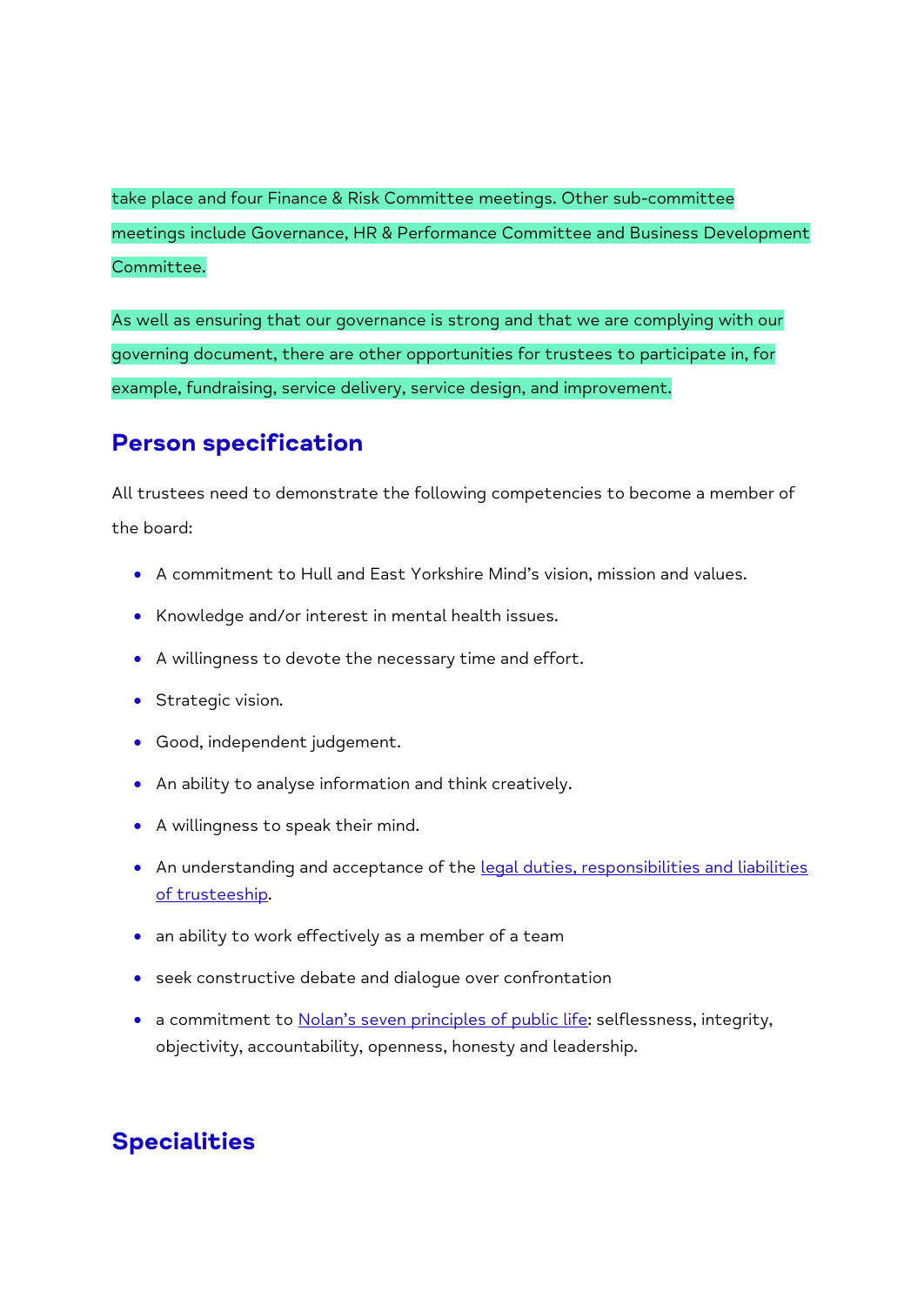To enrich the Board's overall knowledge and experience, we are looking for specific experience and skills in finance and/or charity management.

#### How to apply

To express interest in becoming a trustee, please send your CV and a short expression of interest (max 500 words) stating why you are interested in the role and what skills and attributes you aim to bring, to Emily Normington on [enormington@heymind.org.uk](mailto:enormington@heymind.org.uk) 

If there are any reasonable adjustments we can implement in our recruitment that would make the process more accessible, please contact us directly with a request and we will consider if the changes are feasible now or in the future. We commit to considering all such requests.